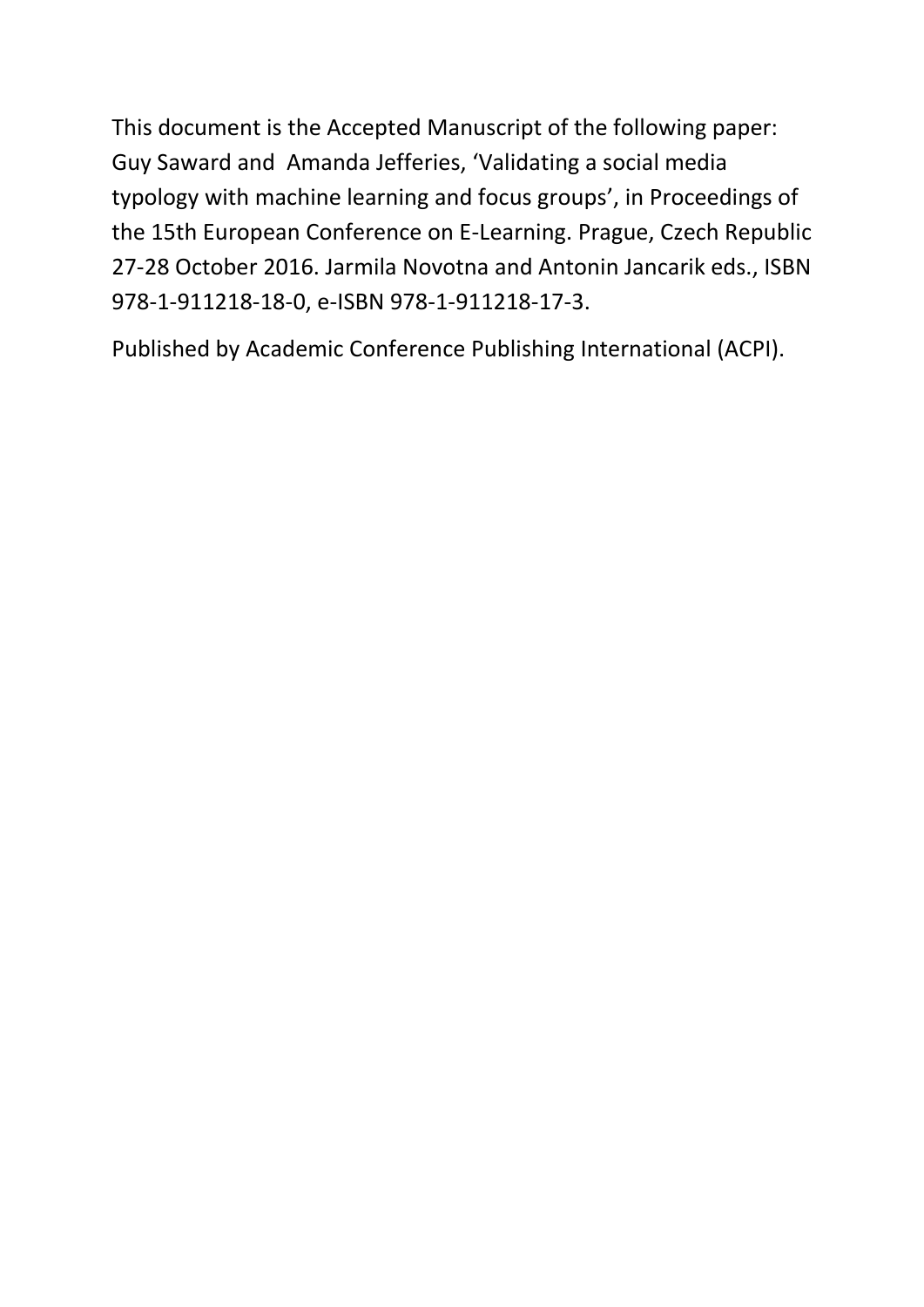# **Validating a social media typology with machine learning and focus groups**

Guy Saward, Amanda Jefferies g.r.saward@herts.ac.uk, a.l.jefferies@herts.ac.uk School of Computer Science University of Hertfordshire, UK

#### *Abstract*

Social media networks (SMN) are an established part of the learning landscape in which our students reside as digital inhabitants. Our work is built around an ongoing four-year survey of student attitudes and engagement with SMN and their educational use. Our pre-conceptions were that students would be less keen on engaging with staff via social media. However, the survey results showed only 14% of students against this. Using machine learning to investigate whether those for academic SMN use (dubbed "integrationists") could be separated from those against ("separatists") showed it was hard to predict students' attitudes purely based on their patterns of use of SMN.

The complexity of the issues is reflected by focus group work that identified SMN as just one part of a complex pattern of personal communication. For some, Facebook (FB) consumed more time compared to text/email, but the latter were seen as more privileged with use restricted to higher value conversations and participants. Other insights included conflicted views on the value of SMN, a functional view of SMN alerts, and the lack of immersion in academic SMNs.

These results suggest SMN are not a panacea for student engagement. Care must be taken in designing effective learning conversations using appropriate media and interaction. Slavishly adopting social practices from SMN will not automatically benefit learners and may leave them more disengaged and distracted than ever.

Key Words: social media networks, student engagement, academic engagement

#### **1. Introduction**

The outstanding technological phenomena of the past decade has been the largely unforeseen and unexpected growth in the use of technology for social interaction through Social media networks (SMNs). In just ten years the world has seen the introduction and spread of what is now considered to be the primary mode for social interaction, Facebook. From its early developmental stages in East Coast universities in the USA, Facebook spread across the Atlantic Ocean into Europe and across the world. Globally there are now, in 2016, in the region of 1.65 billion Facebook users accessing the website at least once per month, (Zephoria, 2016). A 2014 Ofcom report notes that Facebook remains the default social networking site for 96% of UK adults who are online (OfCom, 2014). Smartphone ownership has also grown dramatically in this period of time since the first iPhone™ was introduced by Apple™ in 2007 and revolutionised internet access. This is reflected in the nearly 1 billion users now accessing Facebook (FB) via their phone (eMarketer, June 2016).

Social media networks (SMNs) have enabled millions of ordinary people to interact instantly electronically and to share their lives more easily than before portable computing technology arrived (Lenhart et al, 2010). Since 2007 a wired connection to the internet has no longer been essential in order to access social media or websites online. The development of smartphones and portable tablets with fast Wi-Fi access and touchscreens led to the rapid introduction of mini applications (Apps). These have further driven the growth of SMN for online, social interaction. Since 2010 we have seen worldwide development and growth of different social media networks such as Twitter, Snapchat and Instagram for sharing photos and third generation mobile messaging networks such as WhatsApp and WeChat.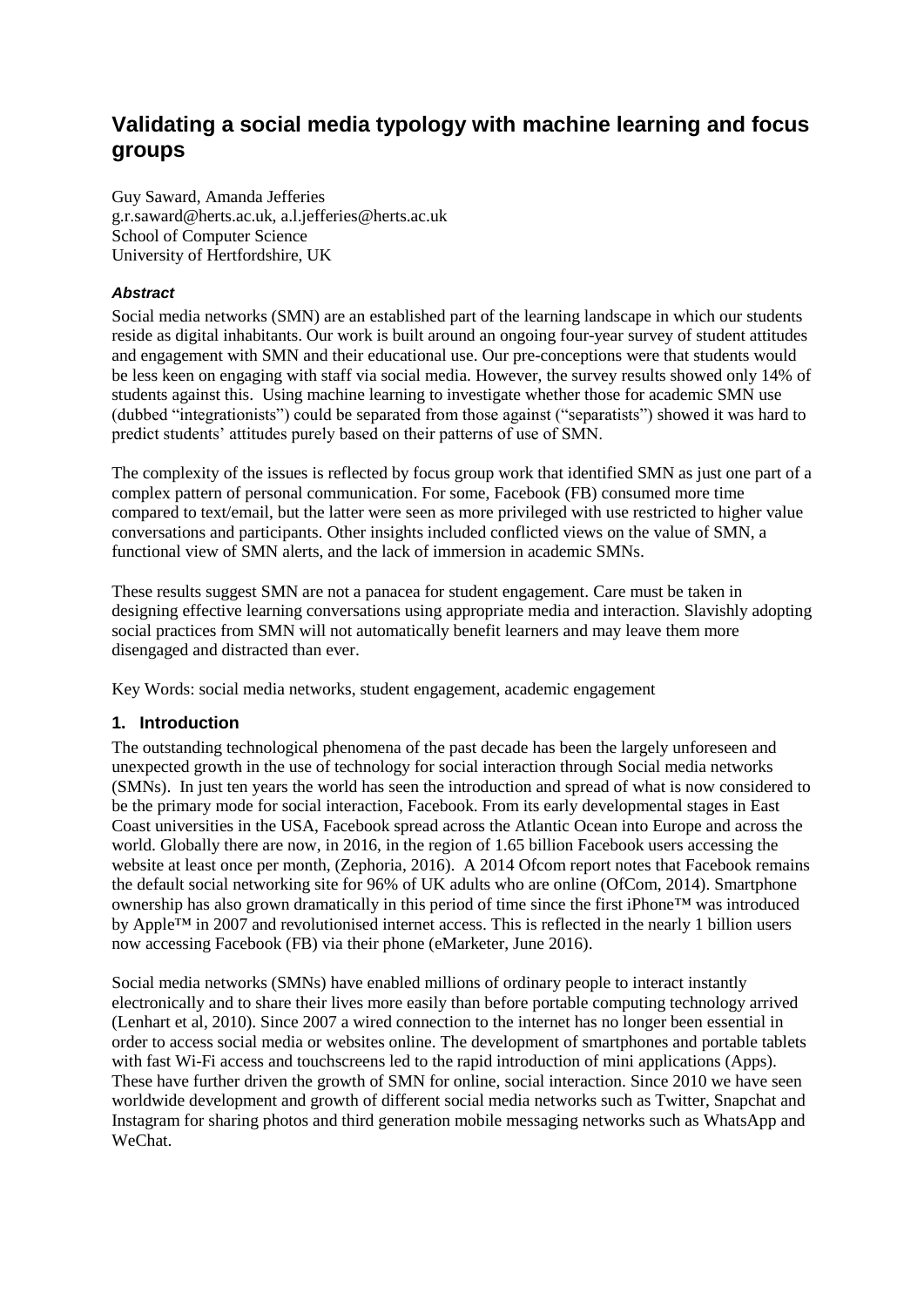### *1.1 Developing Engagement with Social Media*

Our longitudinal research among university undergraduates has been undertaken against this whirlwind of change. It is this generation, and their younger siblings currently progressing through primary and secondary education, which increasingly cannot remember a time before social media was a normal part of their everyday life. However, the research group was interested to know how far the students in the course of their studies wanted to engage with SMNs across the staff/student divide. It is an area that has engaged a number of academic investigations over the past 10 years, see for example Corrin and colleagues' work (2010). While Facebook is now ubiquitous in higher education for both staff and students (Dyson, Vickers, Turtle, Cowan, & Tassone 2015) the authors have also examined a range of social networks in use by students to survey their popularity and relevance to study needs.

Our students in HE are increasingly referred to as a type of 'digital native' in popular media .While the description of 'digital natives' has become a popular way of describing the so-called millennial generation who have never experienced life without digital, this is a much-contested area. Challenging Prensky's (2001) assertion of a divide separating 'digital natives from digital residents', academics have sought to develop a more nuanced approach which considers multiple approaches that students make in the appropriation of the technologies they use to support their studies. The authors of this paper prefer the descriptions proposed by White and Le Cornu (2011) of 'digital residents' and 'digital visitors', whereby the different digital experiences of a population are described along a continuum between 'visitor and resident' instead of as a strict 'either/or' choice of which the digital natives/immigrants title allocates according to demographics. Corrin et al in an earlier study articulated a similar point in seeking:

*'A more in-depth investigation of the technology practices of these 'digital natives' to understand how technology is transforming their social and academic lives and, importantly, how they are shaping technology to suit their lives.'* This is needed because '… *the homogeneity of this generation cannot be assumed and that in reality the technological characteristics of the digital natives are significantly diverse in nature, especially in relation to technology use as part of students' academic study.'*  (Corrin, Bennett & Lockyer, 2010).

By way of demographic background the current situation is of a study across male and female student cohorts following undergraduate programmes in Computing (including both Computer Science and IT), Education and Business in a medium-sized Post-92 university with c.25,000 full time equivalent students in South-East England. There is a well-developed VLE and a strong commitment across the university to developing digital resources for all its students. Investment in hardware and software has supported the blended learning philosophy of the university for over ten years and in addition there are several undergraduate programmes which run online and support students located around the world.

#### *1.2 Approach used and methodology*

A mixed-methods approach was used and full ethical approval was sought and agreed prior to the start of the study. The primary means of gathering student opinion was through a survey which was presented to students in a face-to-face lecture context by one of the research team. Participation was of course voluntary and the questionnaires were gathered in from participants after a short period of time. This personal approach allowed for a high degree of participation overall.

To gather qualitative feedback from participants, volunteers were invited to participate in a focus group where the issue of SMNs was considered. A series of focus groups (n=3) was held in a study room in the University's learning resource centre. Attendance at each was 4-5 students. The participants were chosen from among the volunteers to include a mix of age, gender and ethnicity which as far as possible would reflect the demographics of the main survey participants. The focus groups were recorded and the analysis was undertaken by two of the researchers listening to the recordings and transcribing the key points according to the themes of the questions. The survey results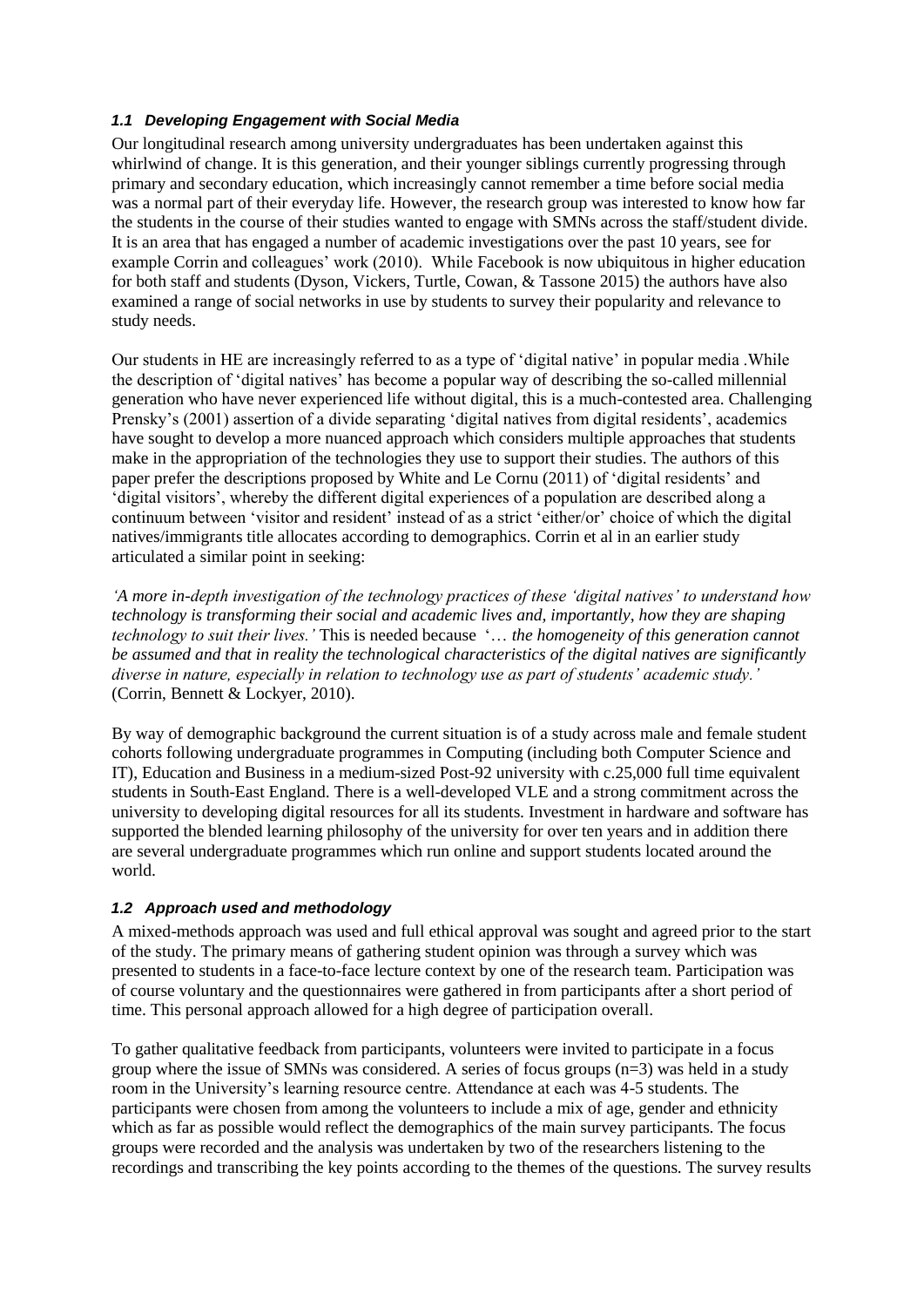are presented below followed by the analysis using machine learning techniques and then the focus group analysis.

## **2. Survey Results on Social Media Use**

The survey data presented in this section is a continuation of the survey described in [Saward et al 2012] which has been administered to both staff and students [Saward, 2012]. Since this first phase of work the same survey has been administered to eleven different student cohorts in three subsequent phases with the number of respondents summarised by subject area below. It provides an important back drop to the question of how students may wish to use SMN as part of their studies. As with earlier instances of the survey, the questions are focused on three main types of information:

- general use of social networks in terms of services and devices used;
- current use of social networks and/or the VLE for communication about studies;
- attitude towards using a social network to receive updates from the VLE about academic issues.

| Subject<br>Phase        |     | Ш   | Ш  | IV  | Total |
|-------------------------|-----|-----|----|-----|-------|
| <b>Business</b>         |     | 46  |    |     | 46    |
| <b>Computer Science</b> | 101 | 225 | 60 | 171 | 557   |
| Education               |     | 114 |    |     | 121   |
| Physics, Astro & Maths  | 81  |     |    |     | 81    |
| Staff                   | 49  |     |    |     | 49    |
| <b>Total</b>            | 231 | 385 | 67 | 171 | 854   |

**Table 1** Respondent Cohorts

The variety of students surveyed supports analysis of students' use of and attitudes towards social media, depending upon changing use of social media over time and subject of study. Temporal effects include changes that have occurred in SMN technology and environment over the past four years of the project; and the time spent in the HE environment by students. These two issues are considered separately as general developments in social networks over time appears to be more significant than level of study, which in turn is less significant than the subject of study.

### *2.1 Effect of Time on Social Network Environment*

Analysing computing students (CS and IT students within the school of Computer Science) covers five hundred students in the four survey phases, generating six pair-wise comparisons between phases. Looking at service and device usage there are few significant differences between adjacent phases. However, comparing survey phases with larger two or three year gaps shows significant differences. In particular, comparing the services used between Phase I and Phase IV as shown in Table 2a:

- Facebook shows a significant decline from first to last phase, with the rate of decline more significant in the first three phases and slowing down between phases II and IV
- Google+ shows significant decline from first phase to last, with an against trend rise in Phase III
- The use of other services shows a significant increase, with an against trend dip in phases II

| <b>Social Networks</b><br><b>Accessed</b> | Average<br>frequency of use |     |  |  |  |
|-------------------------------------------|-----------------------------|-----|--|--|--|
| Phase                                     |                             | IV  |  |  |  |
| Facebook                                  | 4.2                         | 3.8 |  |  |  |
| Twitter                                   | 2.5                         | 2.4 |  |  |  |
| Google+                                   | 2.1                         | 1.6 |  |  |  |
| Yahoo Answers                             | 1.5                         | 1.6 |  |  |  |
| <b>Other Service</b>                      | 1.6                         | 1.9 |  |  |  |

| Device used for Social<br><b>Network Access</b> | Average<br>frequency of use |     |  |  |  |
|-------------------------------------------------|-----------------------------|-----|--|--|--|
| Phase                                           | W                           |     |  |  |  |
| Desktop                                         | 3.1                         | 2.3 |  |  |  |
| _aptop                                          | 3.9                         | 3.6 |  |  |  |
| Tablet                                          | 1.7                         | 2.5 |  |  |  |
| Smartphone                                      | 3.9                         | 4.4 |  |  |  |
| <b>Other Device</b>                             | 11                          | 1.0 |  |  |  |

## **(a)** SMN services **(b)** Devices used

**Table 2** Service and devices compared across survey phases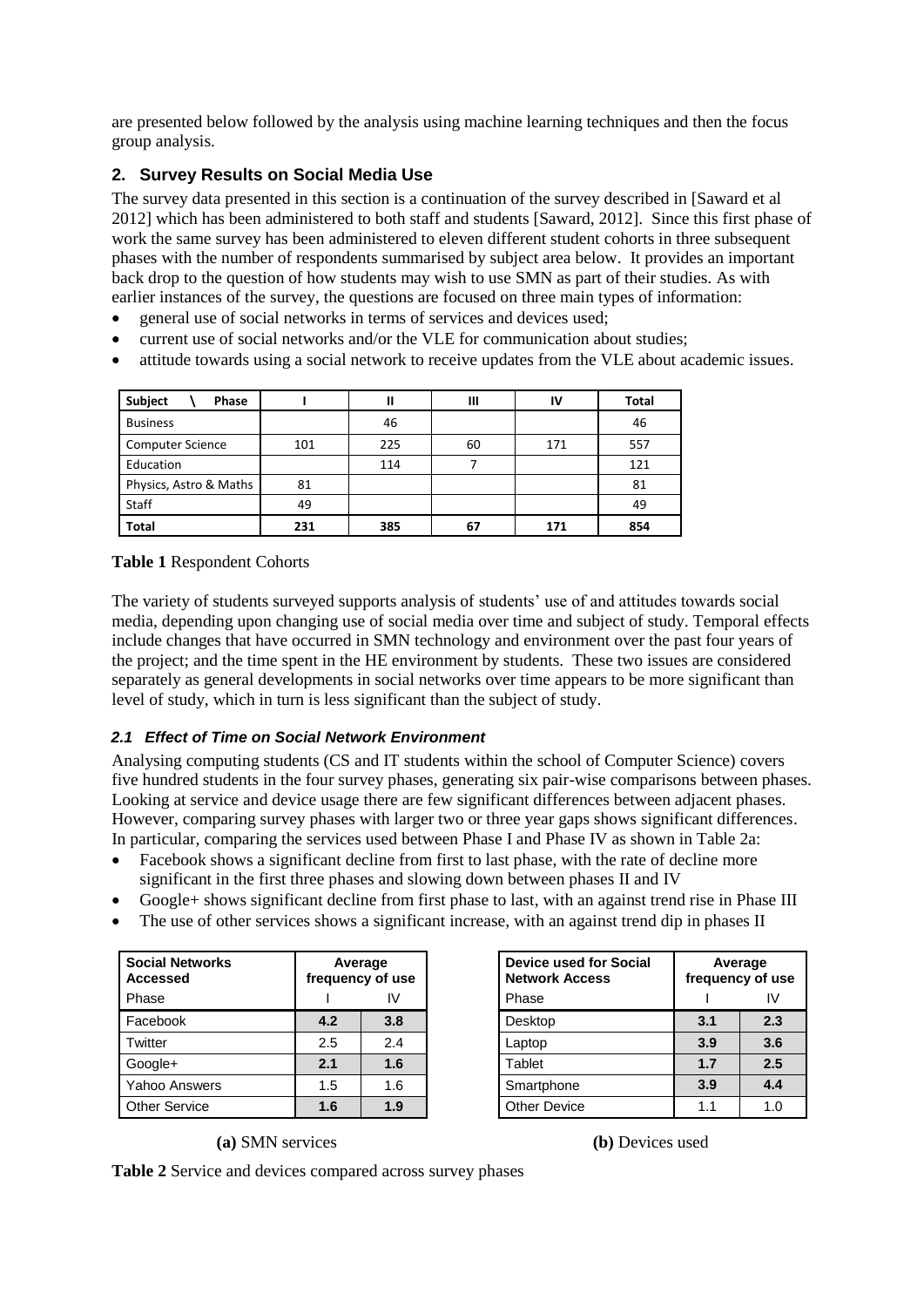The statistical differences between the different phases was undertaken using a two-sided t-test at 5% significance on the average frequency of use where 5 represents very frequent use (more than once a day), 4 means frequent use (i.e. once a day) and 1 shows no use. The significant results are indicated by the shading and bold text in Table 2a above. As for the overall usage of SMN, this is discussed in section 3 below. Device use trends for SMN access appear more consistent and significant as shown in Table 2b. Newer form factors, i.e. smart phones and tablets, show a consistent significant increase in use between phases I and IV with a corresponding decrease for more traditional devices (laptops and desktops). Despite these changes, relative usage remains similar with smart phones and laptops being the preferred.

## *2.2 Effect of Subject on Social Media Use*

Phase II allows comparison between groups of students at an equivalent level of study but who are studying different subjects. These second year undergraduate students included 113 studying in the School of Education and 143 computing students, split between IT (72) and Computer Science (81).

| <b>Social Networks Accessed</b> |     | <b>Service</b><br>users |     | % participants<br>using service | Average<br>frequency of use |       |  |
|---------------------------------|-----|-------------------------|-----|---------------------------------|-----------------------------|-------|--|
| School                          | Ed  | CS/IT                   | Ed  | CS/IT                           | Ed                          | CS/IT |  |
| Facebook                        | 108 | 143                     | 95% | 93%                             | 4.3                         | 4.1   |  |
| Twitter                         | 62  | 94                      | 54% | 61%                             | 2.6                         | 2.8   |  |
| Google+                         | 39  | 57                      | 34% | 37%                             | 2.1                         | 1.8   |  |
| <b>Yahoo Answers</b>            | 38  | 65                      | 33% | 42%                             | 1.5                         | 1.7   |  |
| <b>Other Service</b>            | 2   | 23                      | 2%  | 15%                             | 1.2                         | 1.5   |  |

**Table 3** SMNs used and compared across student cohorts

Table 3 shows statistically significant differences between the two different groups of students, using a 5% two-sided t-test indicated by the shading and bold text. This shows computing students' higher Yahoo Answers and other social networks use compared to Education students. In contrast, Education students used Facebook more although this difference was just outside the 5% significance test.

| <b>Devices use for Social</b><br><b>Network Access</b> |    | % participants<br><b>Device</b><br>using device<br>users |     |     | Average<br>frequency of use |     |  |
|--------------------------------------------------------|----|----------------------------------------------------------|-----|-----|-----------------------------|-----|--|
| Programme                                              | СS | СS<br>ΙT<br>ΙT                                           |     |     |                             | IΤ  |  |
| Desktop                                                | 53 | 36                                                       | 65% | 50% | 2.9                         | 2.3 |  |
| Laptop                                                 | 69 | 65                                                       | 85% | 90% | 3.9                         | 4.0 |  |
| Tablet                                                 | 26 | 36                                                       | 32% | 50% | 1.8                         | 2.6 |  |
| Smartphone                                             | 69 | 65                                                       | 85% | 90% | 3.9                         | 4.2 |  |
| <b>Other Device</b>                                    | 5  | 0                                                        | 6%  | 0%  | 1.1                         | 1.0 |  |

| Table 4 Devices used and compared across student cohorts |  |
|----------------------------------------------------------|--|
|----------------------------------------------------------|--|

Further analysis show significant differences between IT and CS students themselves. While Education students' average use (at 2.6) is marginally above CS students (at 2.5) but significantly lower than the IT students (at 3.1). Significant difference can also be seen between CS and IT students in their use of devices, as shown below in Table 5 with Education students closer to IT in desktop use (1.9) and IT with tablets (1.7). The importance of these results is in the variance that can be found both between Faculties, or even different programmes within the same discipline, not the details of third or fourth choice of device.

### *2.3 Effect of Level – Time Spent in Higher Education*

Broadly speaking, students enter higher education as undergraduates at level 4 and complete their studies at level 6. The level is therefore a proxy for the amount of time spent in HE. This information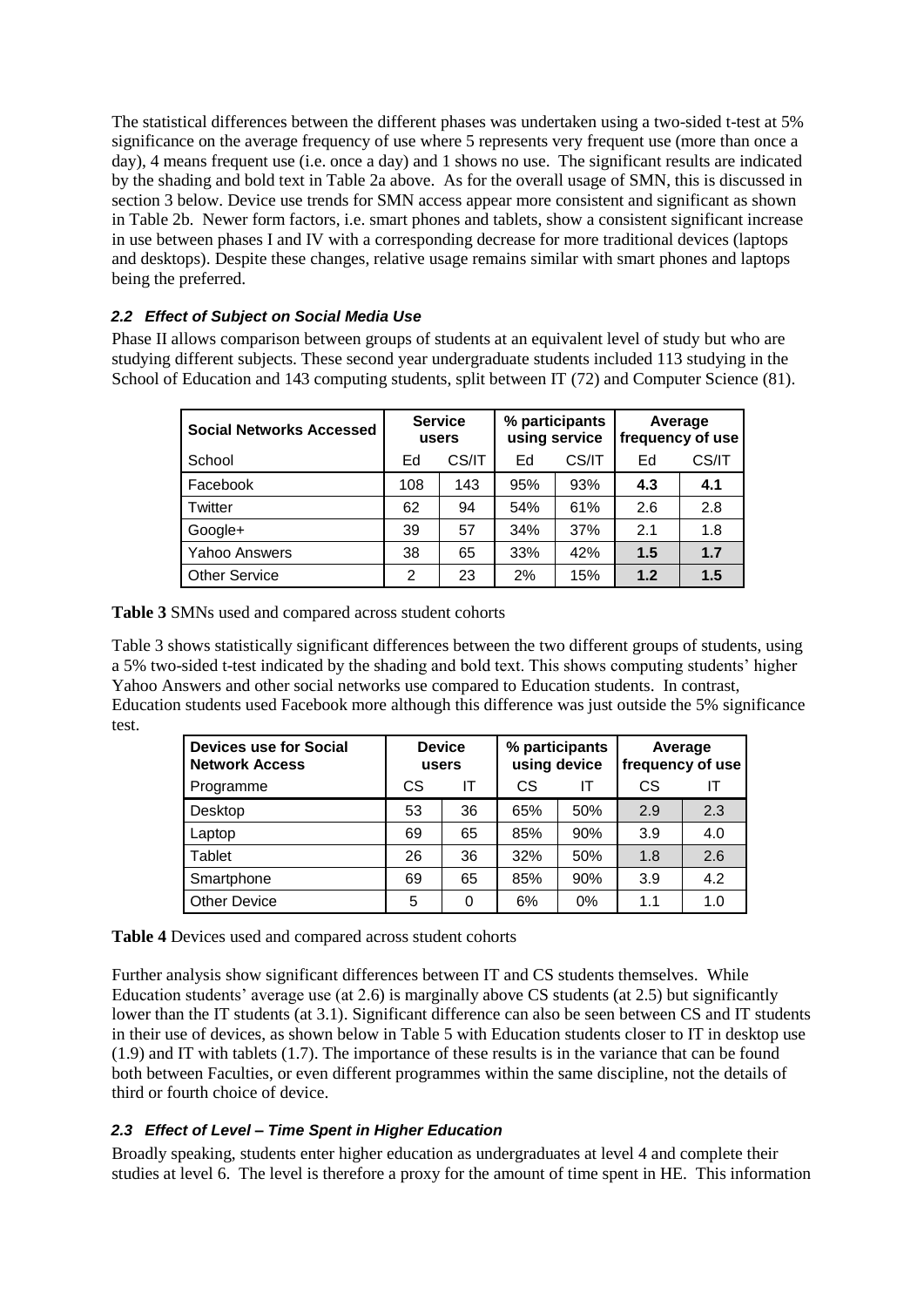was analysed for computing students, looking for differences in SMN use by level to see if patterns of use changed. This analysis showed that subject differences within the computing field were more important than level differences. For example,

- In Phase II, level 5 computer science students were more like level 4 computing students in their lower use of Twitter and other service, and a preference for desktops over tablets, compared to IT students at level 5;
- In Phase IV, level 6 strategic information systems students were more like level 4 computing students, and less like level 6 web application development students who were more frequent users of Facebook.

## **3. Effect of SMN Engagement on Students' Desire for Academic Use of SMN**

Our simple survey highlights the environmental complexity in which students are living and using SMN. Despite this, three clear exemplars, personas or stereotypes are frequently encountered:

- frequent users of SMN who are keen to use it as part of their studies
- frequent users who wish to keep academic interaction separate from other uses of SMN
- students who refuse to use SMN at all, for studies or other purposes

We previously labelled these types *integrationists*, *separatists* and *refuseniks* with *agnostics* being undecided about academic use of SMN [Saward, 2011]. Given these exemplars, how general use of SMN affects students' desire to use it in their studies is a key question. In particular, we are interested in how attitudes on getting VLE updates via SMN, thereby bringing personal and academic online activities closer together.

#### *3.1 Dependency Analysis*

The relationship between SMN use and desire for VLE/SMN integration is seen in the maximum SMN frequency plotted against integration desire which defined the original integrationist / separatist / refusenik typology as shown in Figure 2.



**Figure 1:** Social media network usage against integration desire for all students for Phases I-IV

Residual analysis of all the student respondents shows significant differences in the chi-squared components (shown in table 5b) between observed data (as shown in table 5a) and the expected distribution if these two factors were independent. The total chi-squared value of 114 is significant at a less than 0.01% chance. The key variation is in refuseniks (SMN usage=1 and integration=1) and the most positive integrationists (usage=5, integration=5). Separatists (usage=5, integration=1) are fewer than expected if usage were independent of integration attitude. This difference for separatists,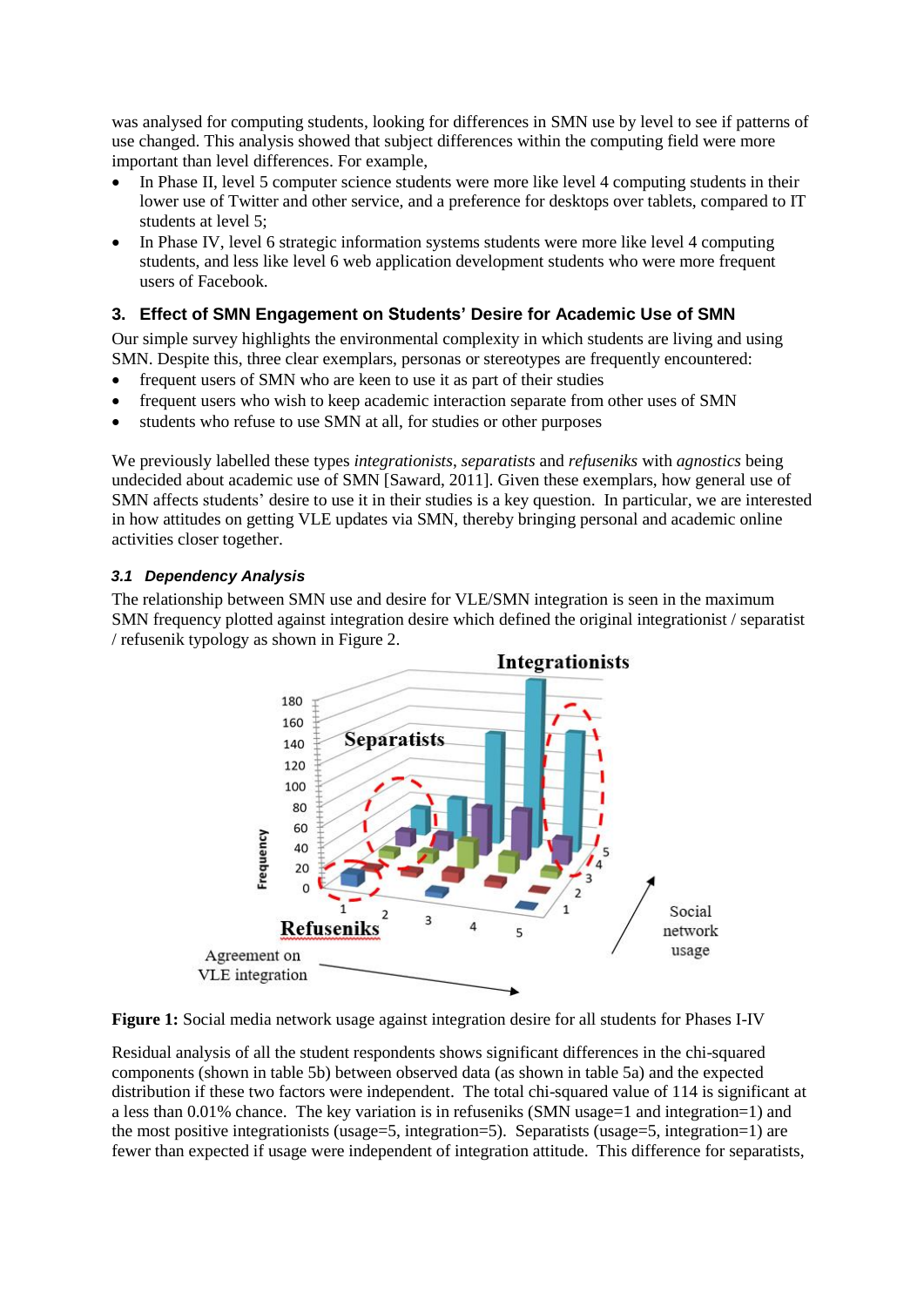with a calculated adjusted residual of 3.83, can be interpreted as statistically significant in a 5x5 table with 16 degrees of freedom.



**Tables 5** Analysis of social media network usage against integration desire

Calculating adjusted residuals in the same way for the integrationists and refuseniks produce statistically significant results of 4.20 and 8.75 respectively. This analysis suggests that the desire for social media integration with the VLE is dependent on the usage of social media.

#### *3.2 Differences Between Survey Phases*

The SMN environment has been changing between different phases of our work as discussed in section 2.1. For example, Phase IV computing students make less use of Facebook, with this decline partially offset by increasing use of other services. Similarly, changes can be seen over time in the total usage of SMN. The total reported hours of use has gone down slightly from 18.6 in Phase I to 18.1 hours a week in Phase IV, although the number of accesses has remained almost constant. While neither difference is statistically significant, change in student maximum frequency of use of any service is significant. This declines from 4.6 for Phase I students to 4.4 for Phase IV students. The lower level of use by Phase IV is seen alongside a lower desire to receive VLE updates via SMN. The Phase I average was 3.8, while Phase IV students averaged 3.2 - on a scale of 1 (strongly disagree to having VLE updates via SMN) to 5 (strongly agree). This shift is seen in changes in the back, right hand corner between figures 2a and 2b.



**Figure 2** Social media network usage against SMN/VLE integration desire over time

Changes in SMN usage are reflected in chi-squared scores. Phase I shows clear dependencies with a statistically significant overall result of 30.3. However, this dependency between usage and integration desire is not seen in the latest phase where residual analysis does not highlight significant dependencies. This suggests that while current students are generally more positive than negative about integration of social media with the VLE, this view is not driven by their use of social media.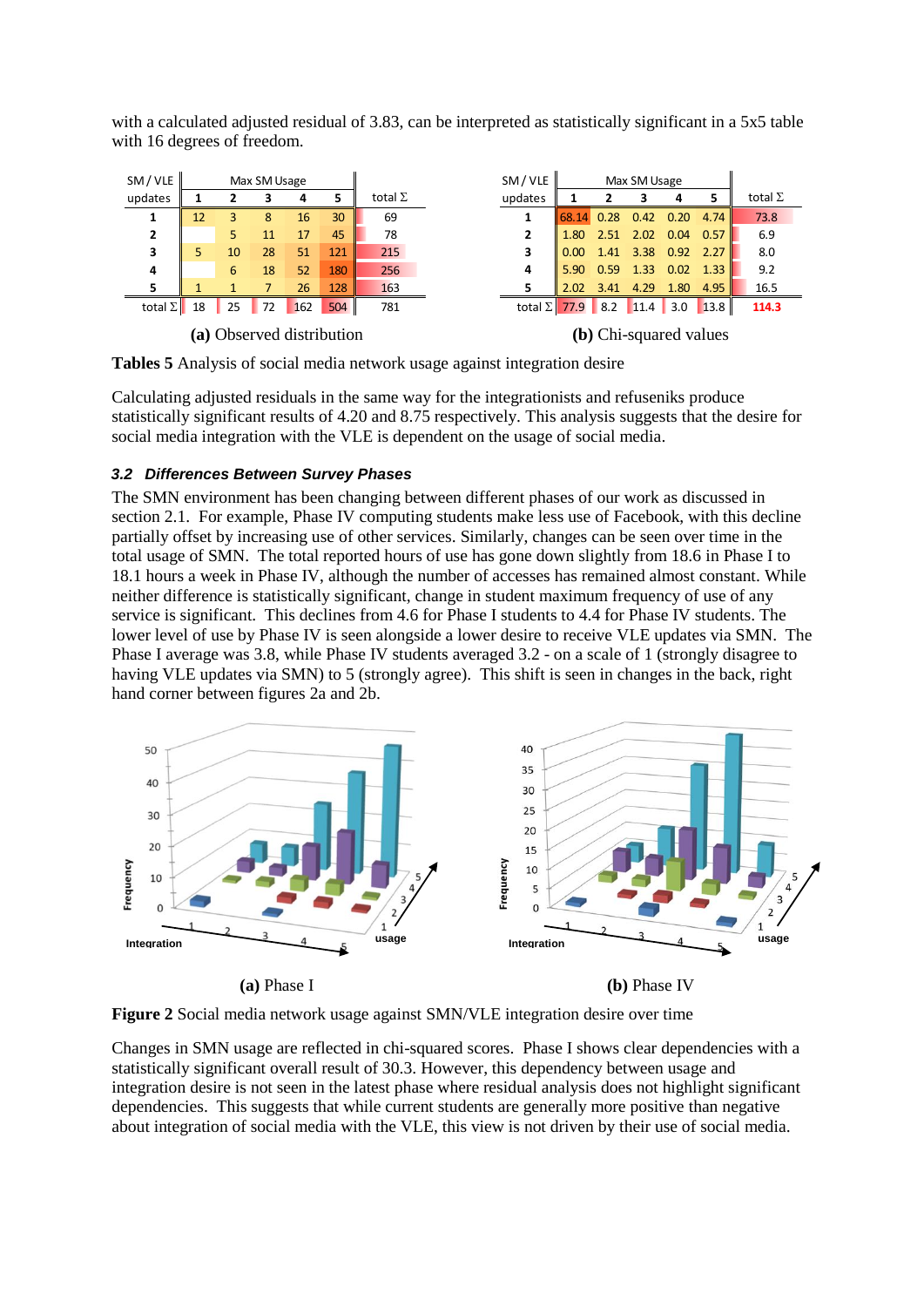| SM / VLE                |                                                                                                  |      | Max SM Usage |                      |      |                | SM / VLE              |                    |      | Max SM Usage |      |      |                |
|-------------------------|--------------------------------------------------------------------------------------------------|------|--------------|----------------------|------|----------------|-----------------------|--------------------|------|--------------|------|------|----------------|
| updates                 |                                                                                                  | 2    | 3            | 4                    | 5    | total $\Sigma$ | updates               | 1                  | 2    | 3            | 4    | -5   | total $\Sigma$ |
|                         | $\begin{array}{ c c c c c c c c c } \hline 13.75 & 0.38 & 0.01 & 0.13 & 0.50 \hline \end{array}$ |      |              |                      |      | 14.8           |                       | 1.14               | 0.36 | 0.22         | 1.97 | 1.40 | 5.1            |
| $\mathbf{2}$            | $\vert 0.20 \vert$                                                                               | 0.33 | 1.89         | 0.01                 | 0.09 | 2.5            | 2                     | $\vert 0.49 \vert$ | 0.54 | 0.00         | 0.03 | 0.02 | 1.1            |
| 3                       | 0.13                                                                                             |      |              | $0.59$ $0.51$ $0.29$ | 0.58 | 2.1            | 3                     | 0.22               | 0.22 | 0.89         | 0.01 | 0.42 | 1.8            |
| 4                       | 0.98                                                                                             | 0.08 | 0.00         | 0.93                 | 0.25 | 2.2            | 4                     | 1.36               | 0.09 | 1.09         | 0.66 | 1.56 | 4.8            |
| 5                       | 0.90                                                                                             |      | $0.16$ 1.87  | 2.88                 | 2.86 | 8.7            |                       | 1.14               | 0.36 | 0.13         | 0.05 | 0.04 | 1.7            |
| total $\Sigma$ 16.0 1.5 |                                                                                                  |      | $\vert$ 4.3  | 4.2                  | 4.3  | 30.3           | total $\Sigma$        | 4.4                | 1.6  | 2.3          | 2.7  | 3.4  | 14.4           |
| (a) Phase I             |                                                                                                  |      |              |                      |      |                | ( <b>b</b> ) Phase IV |                    |      |              |      |      |                |

**Tables 6:** Chi-squared analysis of SMN usage against integration desire over time

## **4. Machine Learning**

The chi-squared analysis provides some support for the idea that personal use of SMN would predispose individuals to be receptive about their academic use. However, the growing number of people in Phase IV who are not positive about this development, combined with the increasing complexity of the SMN environment raises the challenge of trying to predict which groups of students would engage with academic use of SMN. As a first step in trying to mine the survey data we undertook two basic experiments using:

- classification to identify rules that might be used to assign a type to each respondent
- simple clustering to group respondents to identify common, defining characteristics of SMN use

The primary aim of these experiments was to investigate the explanatory nature of models built on the raw survey data, and to see if they could generate insight into what might distinguish an integrationist from a separatist. At this point in time, refusenik students who made no use of social media were removed, as they could easily be identified by their lack of engagement with SMN. In terms of the data used, survey data was entered into an Excel spreadsheet, then exported as a CSV for import into Weka, a well-established tool for machine learning [Witten et al, 2011].

### *4.1 Classification Rules*

The first machine learning experiment uses the classification algorithm J48 [Witten et al, 2011] to identify explicit rules to define individuals as integrationists, separatists or agnostics. A simple pair of generated rules can be seen in Figure 3.

```
smNetwork = 2+
Facebook \leq 2: un (6.25/2.24)Facebook > 2: +ve (49.56/12.37)
```
Figure 3: Simple decision tree rules learnt from survey data

The two rules in Figure 3 apply if a student gives two or more (shown by the **2+**) preferred SNMs to receive VLE updates. If their relative frequency of use of Facebook was once a month or less (**<= 2**) then they would be classified as an agnostic or **un**decided. However, if their Facbook use was higher than this (**>2**), they would be classified as positive (**+ve**) about SMN/VLE integration.

There are two key factors in judging the success of the decision tree. The first is the information that can be derived from the rules produced. In the case of Figure 3, the insight is relatively easy – users of multiple SMN which include Facebook are likely to be integrationists. However, the pruned decision tree output contains 62 rules with 118 decision points.

```
smNetwork = t
| Smartphone > 2: +ve (97.42/35.73)
 Smartphone \leq 2
    snContext > 2.5: un (7.81/2.87)snContext \leq 2.5Laptop <= 2: -ve (4.14/0.82)Laptop > 2: +ve (4.83/2.26)
```
**Figure 4:** Decision tree rules for VLE updates via Twitter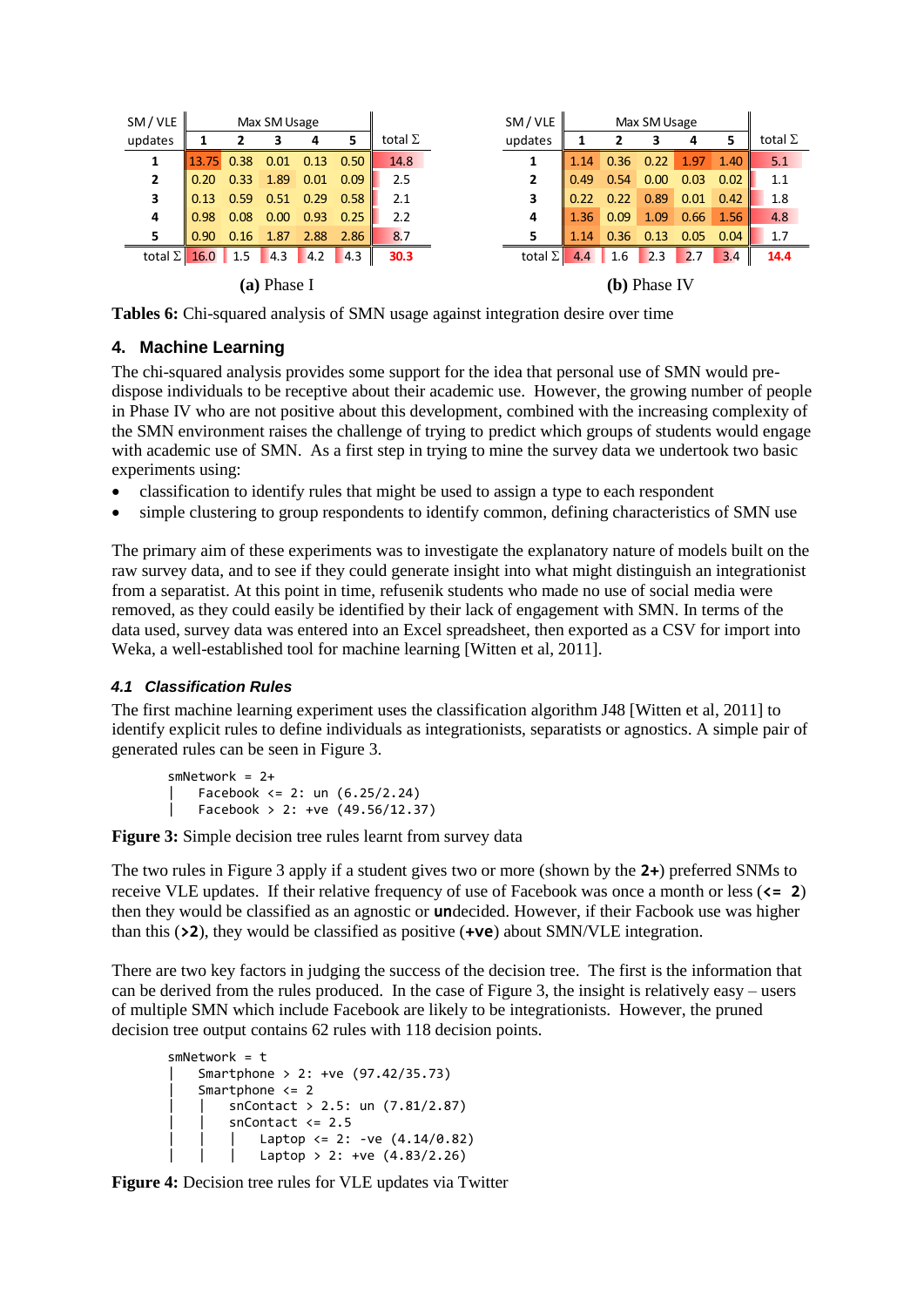Making sense of this can be more difficult as rules become more complex although rules for whether students preferring updates via Twitter (**smNetwork = t**) are pro, anti or undecided about integration are still manageable as shown in Figure 4. In other cases, the rules become even more complex and less actionable as they attempt to differentiate integrationists from separatists. For example, rules for students without a preferred SMN for updates are more numerous (up from 4 in the case of those preferring Twitter to 13), complex (up from 7 decision points to 25) and use more types of data (up from 4 to 12).

## *4.2 Separating Positive and Negative attitudes to SMN Integration*

The second key issue in judging decision tree success, after complexity, is the accuracy of the rules. This is shown by the numbers in brackets following the rules given in Figures 3 and 4. The first number given at the end of each rule shows the number of instances to which this rule applies. The second shows the number who are incorrectly classified by this rule with decimal/fractional figures being generated by individuals with incomplete data. For example, the rules in Figure 3 apply to approximately 47 surveyed individuals of which 37 are successfully classified as integrationists (**+ve:** 49.56 - 12.37) and 4 are agnostic (**un:** 6.25 - 2.24).

Overall, the decision tree generated from the data correctly classifies 56% of the surveyed individuals, based on ten-fold cross validation as shown by the overall recall in Table 7a. The cross validation is used to randomly select a test set used in generating the decision tree. The resulting set of rules is then tested on the remainder of the data.

| <b>Class</b> |                        | Recall | <b>Precision</b> |
|--------------|------------------------|--------|------------------|
| $+ve$        | integrationist         | 0.814  | 0.659            |
| un           | agnostic               | 0.291  | 0.371            |
| -ve          | separatist             | 0.241  | 0.385            |
|              | total weighted average | 0.564  | 0.529            |

**(a)** Detailed accuracy by class **(b)** Confusion matrix

|  | Tables 7: Decision tree performance |
|--|-------------------------------------|
|--|-------------------------------------|

| <b>Reported</b> | <b>J48 classification</b> |     |     |       |  |  |  |
|-----------------|---------------------------|-----|-----|-------|--|--|--|
| <b>Class</b>    | $+ve$                     | un  | -ve | total |  |  |  |
| $+ve$           | 351                       | 63  | 17  | 431   |  |  |  |
| un              | 119                       | 65  | 39  | 223   |  |  |  |
| -ve             | 63                        | 47  | 35  | 145   |  |  |  |
| Total           | 533                       | 175 | 91  | 799   |  |  |  |

The effectiveness of the rules in the decision tree for separating integrationists from separatists can be seen in Table 7a. Looking at the recall, the rules are good at identifying integrationists, with 81.4% (351 of 431) of those having given a response that identifies them as integrationists (**smUpdate >3**) being correctly labelled by the J48 algorithm as such. The precision is less good with the integrationist label (**+ve**) being applied to incorrectly to 34% (182 of 533) of the survey population who actually identified as separatists (**-ve**) or agnostics (**un**). This misclassification can be seen in the confusion matrix in Table 7b. The rules for identifying those undecided or against SMN integration with the VLE are much less successful. The recall is much lower meaning that only 29% of agnostics and 25% of separatists are correctly labelled as such by the decision tree.

The results of the rules produced in the decision tree shows that it is possible to identify characteristics that make people integrationists, but there are very similar individuals who have a different attitude to getting VLE updates via SMN. To test this conclusion, simple k-means was used to get a better understanding of the similarities between respondants, dividing them into two separate clusters. This approach gives a simple insight into the similarities between respondents as shown in Table 8.

|            | total | cluster 1 | cluster 2 | difference | type    |
|------------|-------|-----------|-----------|------------|---------|
| Smartphone | 4.0   | 4.8       | 3.5       | 1.4        | device  |
| Facebook   | 4.1   | 4.4       | 3.9       | 0.5        | service |
| Laptop     | 3.9   | 4.3       | 3.6       | 0.7        | device  |
| Twitter    | 2.5   | 4.0       | 1.4       | 2.6        | service |

**Table 8:** K-means cluster comparison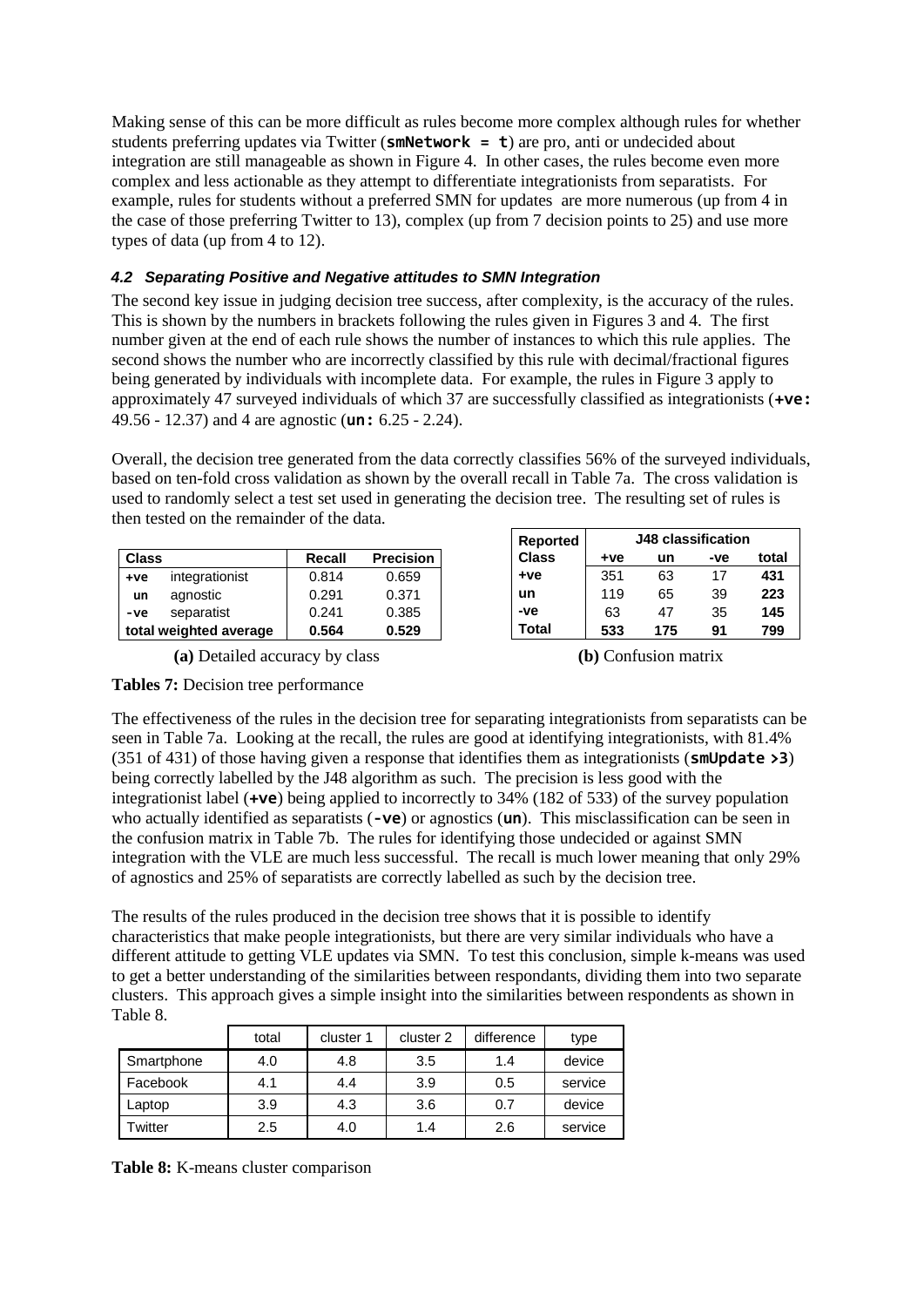These results show cluster 1 more engaged with social media generally, but in particular much more frequent users of smartphones and Twitter, as well as having higher usage of laptops and Facebook. However, these two naturally defined clusters do not easily map into the integrationist / separatist split. Integrationists split almost equally between the two clusters, while non-integrationists are split one third / two thirds between clusters 1 and 2. The resulting overall accuracy is only 45%, again showing the difficulty of using the survey data of student behaviour to identify their attitudes to using SMN for academic purposes.

## **5. Focus Group Analysis**

The focus groups provided more in-depth way of exploring issues around academic use of SMN. Brief analysis here is separated out according to the students' answers to the questions asked and reported from students across the focus groups.

### *5.1 Focus group Questions*

The focus groups used a series of questions, grouped around three themes to provide structure to the sessions which were typically 30 minutes long. The themes included:

- general questions on how and why SMN is used, and balancing study and other parts of life
- social media and how it might be used for studying
- communication outside of social media

#### **Q1: How does social media fit in with your life?**

Most of the undergraduate students were enthusiastic users of a limited set of SMNs, which they swapped around constantly during their study time. They said their predominant use was of FB and lower levels of Twitter use were reported echoing the survey results. The following comments show the range of responses indicative of both integrationists and refuseniks.

*'… [FB] fits in with everything, it is everywhere- I am constantly using it, such as setting Events pages for birthdays'*

*'I don't use FB at all as I am not a fan of social media'*

#### **Q2: What about receiving information from academic staff through Facebook?**

This question generated a definite assertion that students want to be able to control the amount that lecturers can see of their use of Facebook and set clearly defined limits about access to what they deemed to be their private space for study and sharing with friends and contacts outside the university. This shows students seeking a clear separation between their private space and their shared study spaces and taking on a "separatist" persona.

*'I prefer StudyNet [the university's VLE] and email for studying. I prefer [to make] a distinction between study and social life'*

*'I use FB more than StudyNet for group work. I don't want my tutors seeing or influencing my work'*

### **Q3: Would you like alerts sent to you via FB?**

Here the students in the focus groups were specific about what they did and did not want from linking SMN to the VLE. They did not want to share personal details, preferring to be able to control who saw what and the setting up of alerts:

*'Perhaps linking deadlines to my FB calendar would be acceptable'*

*'I don't want direct messaging from lecturers on FB. I only use email to contact staff'* 

#### *5.2 A hierarchy of SMN use*

Participants also completed the standard survey to compare views expressed during the focus group with data derived from the analysis shown above. This validated the quotes above which appear indicative of separatist attitudes to SMN and study, keeping academic use away from personal interaction. This attitude is reflected in participants' survey responses which show would classify